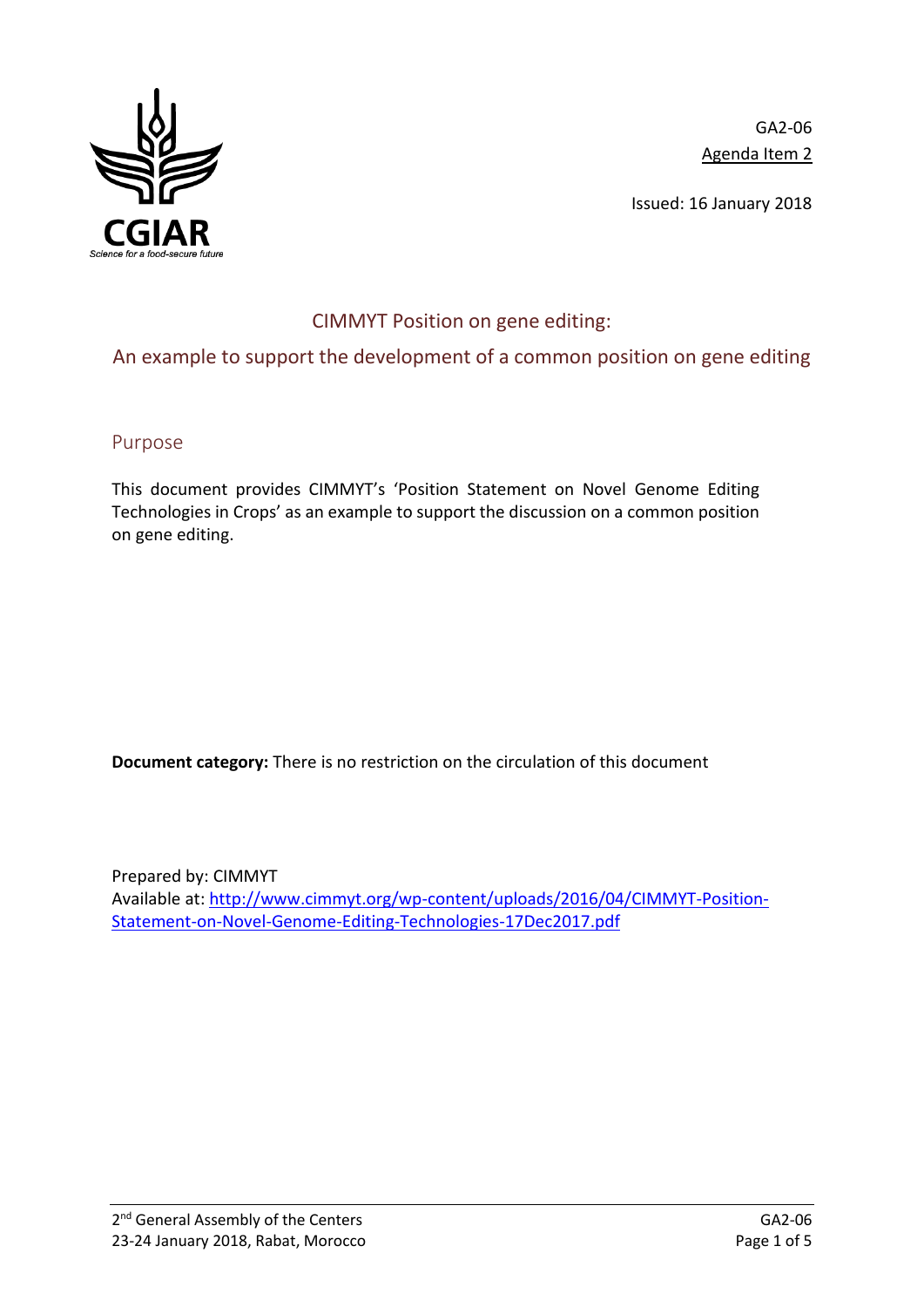## CIMMYT Position Statement on Novel Genome Editing Technologies in Crops

The International Maize and Wheat Improvement Center (CIMMYT) conducts research that brings sustainable increases in agricultural productivity and improves the quality of life of millions of farmers and consumers, especially in developing countries. We are committed to using traditional and novel technologies responsibly to ensure that smallholder and resource-poor farmers benefit from the best that science can offer.

#### • **Novel genome editing technologies defined**

Genome editing technologies make it possible to enhance, diminish or turn off the expression of genes in crops, rapidly converting these genes into more favorable variants via precise editing of a single "letter" (nucleotide) or a short sequence of "letters" in the DNA (deoxyribonucleic acid) code. The method uses DNA-site-specific guides to locate an exact nucleotide or nucleotide sequence to be edited. Enzymes and natural DNA repair mechanisms then create precise "edits" in the DNA sequence within or affecting the gene of interest. While this technology can be used to create transgenics by guiding the insertion of a complete gene from one species into another, the main use, and the only use that CIMMYT will apply, is to edit and make changes in the existing DNA sequence in ways that are comparable to changing, inserting or deleting letters to revise a text document. Such changes in DNA often happen spontaneously, but because spontaneous changes occur randomly, precise desirable changes may never occur or might not be recognized or selected. Genome editing technologies do this precisely, increasing the chance to generate and identify a favorable characteristic such as disease resistance. Genome editing technologies have been pursued actively for over 15 years, but the simplicity and high effectiveness of the recently identified CRISPR-Cas9 system (see Frequently Asked Questions, below, for a brief description) mean that genome editing can finally be a practical way for enhancing food production and food quality.

#### • **Novel genome editing technologies have a role**

Genome editing can accelerate plant breeding, thus helping to meet the challenges of sustainably increasing the productivity of global agriculture. Because genome editing makes a precise and small change in the DNA of a single gene, it can be used to improve specific traits in popular varieties more efficiently than conventional cross-breeding and selection. The first crop varieties produced using genome editing are beginning to emerge in the USA and Canada, and there is significant potential for these technologies to speed up breeding for crop varieties that contribute to the food security and nutrition of a growing global population, while better addressing climate change and the declining natural resource base for agriculture.

At CIMMYT, our first intended use of genome editing techniques is to improve resistance to maize lethal necrosis (MLN), a disease that has recently devastated maize crops in eastern Africa (Ethiopia, Kenya, Uganda, Rwanda, Tanzania, and DR Congo), while maintaining the productivity of elite varieties. We are also exploring how to improve resistance to other diseases that affect wheat and maize globally. Future work might include enhancing the nutritional value (for example, zinc or pro-vitamin A contents) of wheat or maize.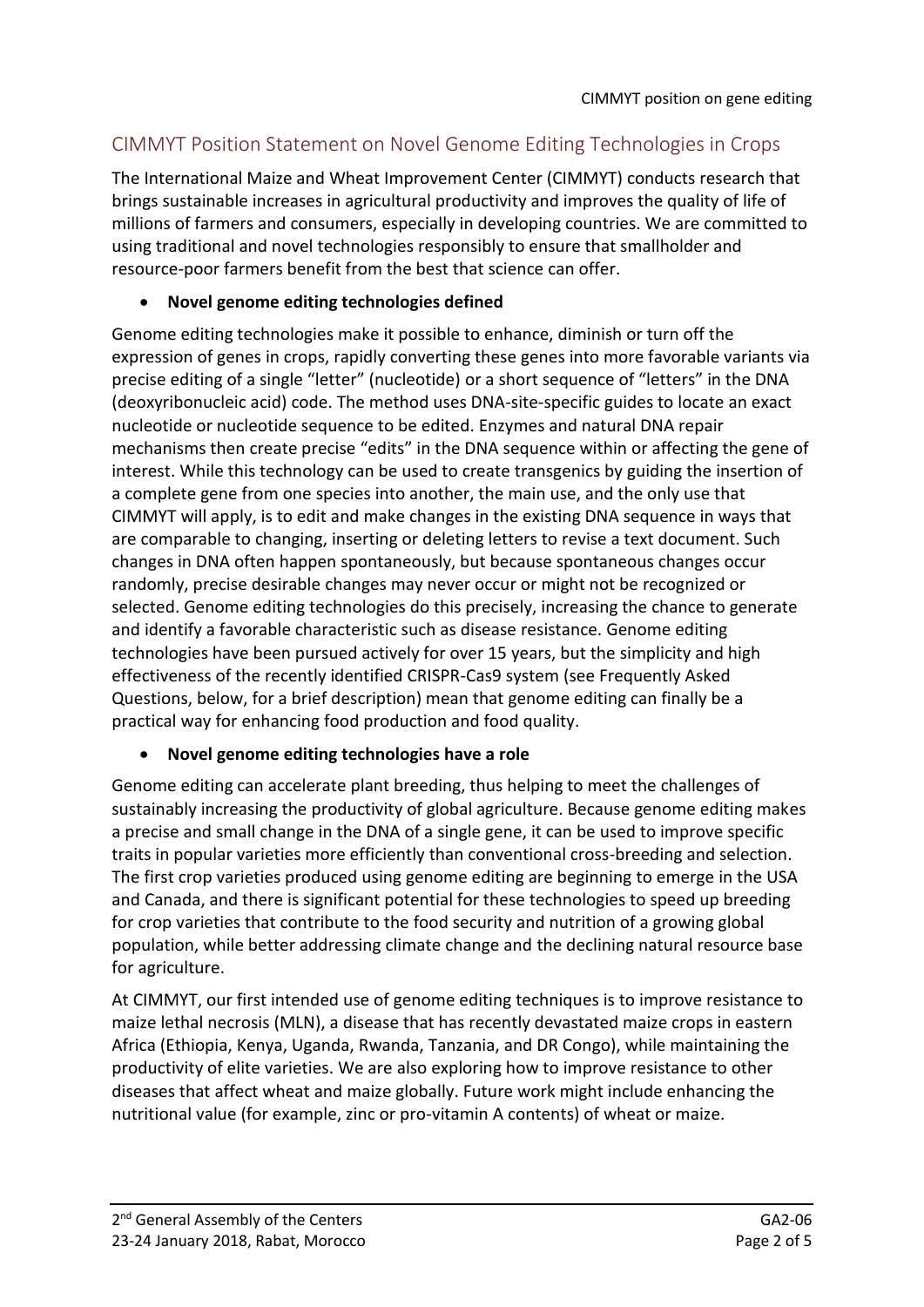## • **Novel genome editing technologies are not a "magic bullet"**

Genome editing technologies can improve traits that are under the control of single or a small number of genes. This will include improving resistance to certain diseases and enhancing quality or nutritional traits, but it is unlikely to be used for complex traits such as grain yield in the near future.

The increases in agricultural productivity and efficiency needed by humanity will not come from any one technology alone. Traditional plant breeding—far and away the most significant source of gains in food crop yields worldwide—as well as improved farming techniques, training, improved local markets, better storage facilities, effective supply chains, and favorable agricultural policies are crucial. However, to accomplish the goal of increasing agricultural production by almost 2% a year for the next 40 years, the responsible, safe use of all available technologies must be considered.

#### • **Sovereignty and safety first**

CIMMYT does not pursue or advocate increased farm productivity at the expense of human and animal health or environmental safety, nor does the Center support the work of institutions that fail to show proper regard for those concerns and national biosafety regulations and procedures. CIMMYT endorses and follows the safe use of biotechnologies, including to safeguard biodiversity. CIMMYT recognizes and respects the sovereignty of individual nations to determine if, when, and how biotechnologies, including genome editing, are used in their territory, and provides technical support as requested in this process.

#### • **Policies and protocols in place**

CIMMYT's CIMMYT Policy and Procedures on Novel Genome Editing Technologies supports the application of internationally certified stewardship procedures (see www.excellencethroughstewardship.org) for the use of genome editing technologies at CIMMYT and in CIMMYT's research collaborations with partners. The CIMMYT Biotechnology Research Oversight Committee, comprising senior management including the Director General, approves and oversees all research using genome editing technologies at CIMMYT. The CIMMYT Biosafety Committee monitors the technical implementation of research using genome editing.

#### • **Complementary roles of the public and private sectors**

CIMMYT recognizes the leadership of private companies and advanced research institutes in developing and sometimes restricting the use of novel technologies through various forms of intellectual property control. In line with its role to develop, use, and share global public goods, CIMMYT works with partners to secure access to and freedom to operate with these technologies, as well as to ensure equity in the benefits for small-scale and resource-poor farmers in the developing world.

*December 2017*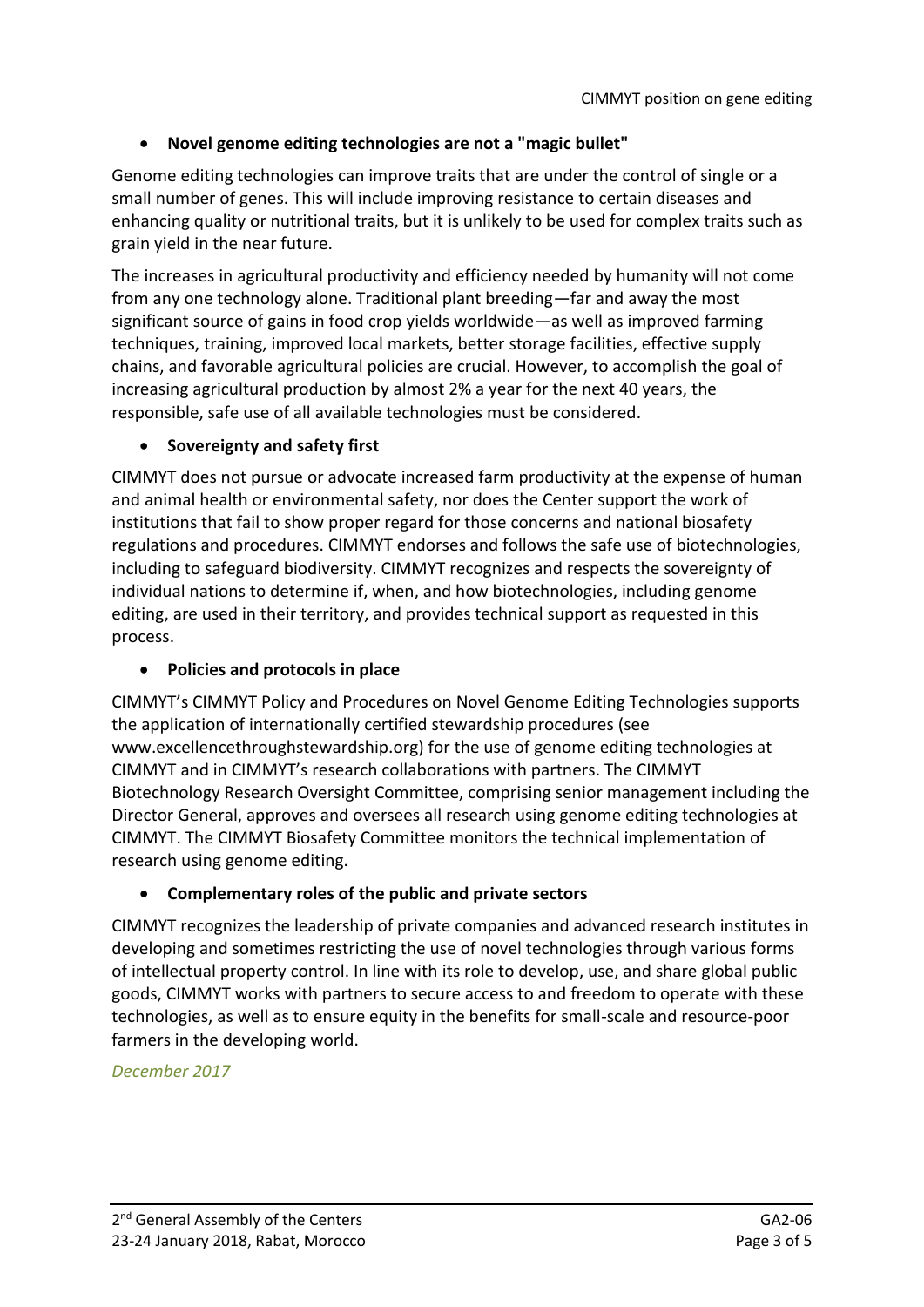# **FAQs - Frequently Asked Questions about Novel Genome Editing Technologies**

#### *Q: How do genome-edited plants differ from transgenic plants?*

"Transgenic" plants have been modified by insertion of a gene or genes from other plant species or bacteria, or engineered genes from the same species. Genome editing applications targeted by CIMMYT result in small, precise changes in "native" genes, that is, the genes that already exist within the plant.

#### *Q: What is CRISPR-Cas9?*

Clustered regularly interspaced palindromic repeats (CRISPR) are one of several genome-editing systems available for use in plant gene editing. The CRISPR-Cas9 system occurs naturally in Streptococcus pyogenes bacteria, where it functions as an immune system, recognizing and destroying DNA of invading viruses. Applied in plant breeding, the CRISPR-Cas9 system recognizes specific, breeder-defined DNA sequences in the plant, and edits them to alter the expression of the gene of interest.

#### *Q: Who owns genome editing technologies?*

Currently no one clearly owns these technologies, and many organizations and companies are using them. CIMMYT will implement genome-editing projects in collaboration with reputable public and private sector laboratories that have credible claims for ownership and allow us to develop and share products from the research among our partners and beneficiaries, as we do with all our products and knowledge.

#### *Q: How are the products of genome editing regulated?*

The decisions of whether and how genome-edited plants will be regulated have not yet been made in most countries where CIMMYT operates. CIMMYT will follow its current policy of fully respecting and observing the sovereignty and regulations of partner countries.

#### *Q: Is genome editing in plant breeding dangerous?*

Genome editing methods are not inherently dangerous. They are precise and specific, but "edits" can occur in genome regions other than the targeted sequence. Non-specific edits, if they occur, can be removed by crossing and selection before a variety is ready to be released. As with all products of plant breeding, equivalency testing as well as multi-location and multi-year evaluation trials must be used to verify the superior performance of new varieties.